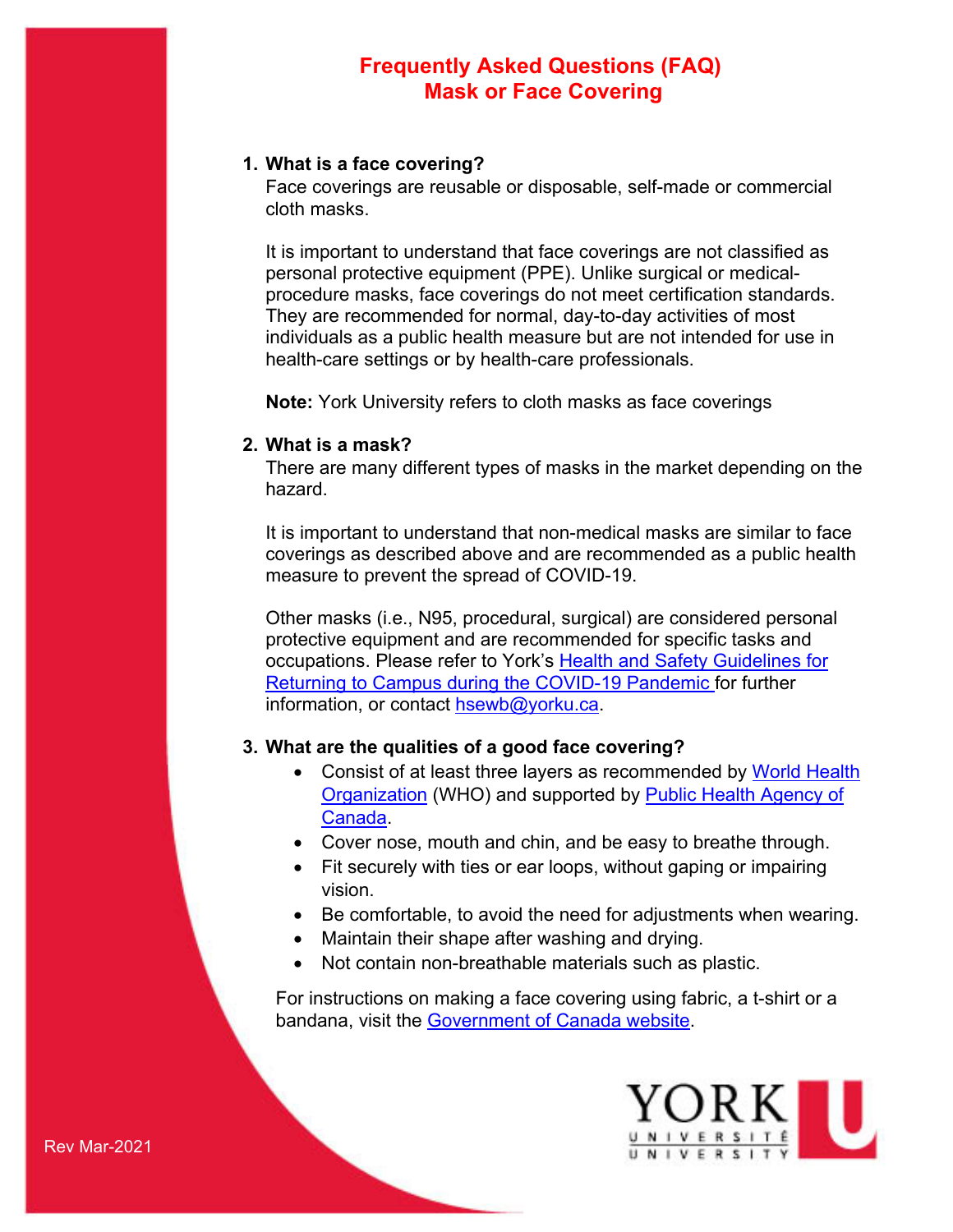Individuals may purchase face coverings from two vending machines located on the Keele and Glendon Campuses. The two vending machines are branded My Lil'HealthBot and are located near the East Bear Pit in Centre Square on the Keele Campus and in La Station (formally The Bistro) at Glendon.

## **4. Does York University provide face coverings to those required to be on campus?**

Yes, those staff, faculty and students required to be on campus during the 2020/21 Fall and Winter Term are provided with two face coverings, on a one-time basis. These face coverings can be obtained from the YU card Office located in 200 William Small Centre at the Keele Campus. Note: The face coverings provided by York University as stated above for 2020/2021 Fall and Winter Terms are made up of three layers as recommended by [WHO](https://www.who.int/publications/i/item/advice-on-the-use-of-masks-in-the-community-during-home-care-and-in-healthcare-settings-in-the-context-of-the-novel-coronavirus-(2019-ncov)-outbreak) and supported by [Public Health Agency of](https://www.canada.ca/en/public-health/services/diseases/2019-novel-coronavirus-infection/prevention-risks/about-non-medical-masks-face-coverings.html)  [Canada.](https://www.canada.ca/en/public-health/services/diseases/2019-novel-coronavirus-infection/prevention-risks/about-non-medical-masks-face-coverings.html)

## **5. Is it recommended to wear a face covering or respirator with exhalation valves or exhaust valves?**

Toronto Public Health does not recommend masks with an exhalation valve because, "they may filter dust particles in the air as the person inhales, but they may not filter virus particles or respiratory droplets. This means droplets from a person can be spread in a room, reducing the benefit of the mask. Respirators with exhaust valves are also not recommended. These are intended to make the respirator more comfortable for the person who is wearing it, but they can also allow respiratory droplets to spread in a room."

## **6. Is the use of clear plastic face coverings recommended?**

Toronto Public Health states, "Clear plastic face masks that extend below the chin and wrap around the sides of the face may be considered when communicating with a person who is deaf or hard of hearing, to allow them to lip read. However, clear plastic face masks are not recommended for general use as they do not cover the nose, mouth and chin without gapping and cannot be properly cleaned and disinfected between uses."

## **7. How to wear, remove and care for a face covering?**

Refer to York University's [Mask or Face Covering Information Sheet](https://yubettertogether.info.yorku.ca/files/2020/10/Mask-or-Face-Covering-Information-Sheet.pdf) for this information.

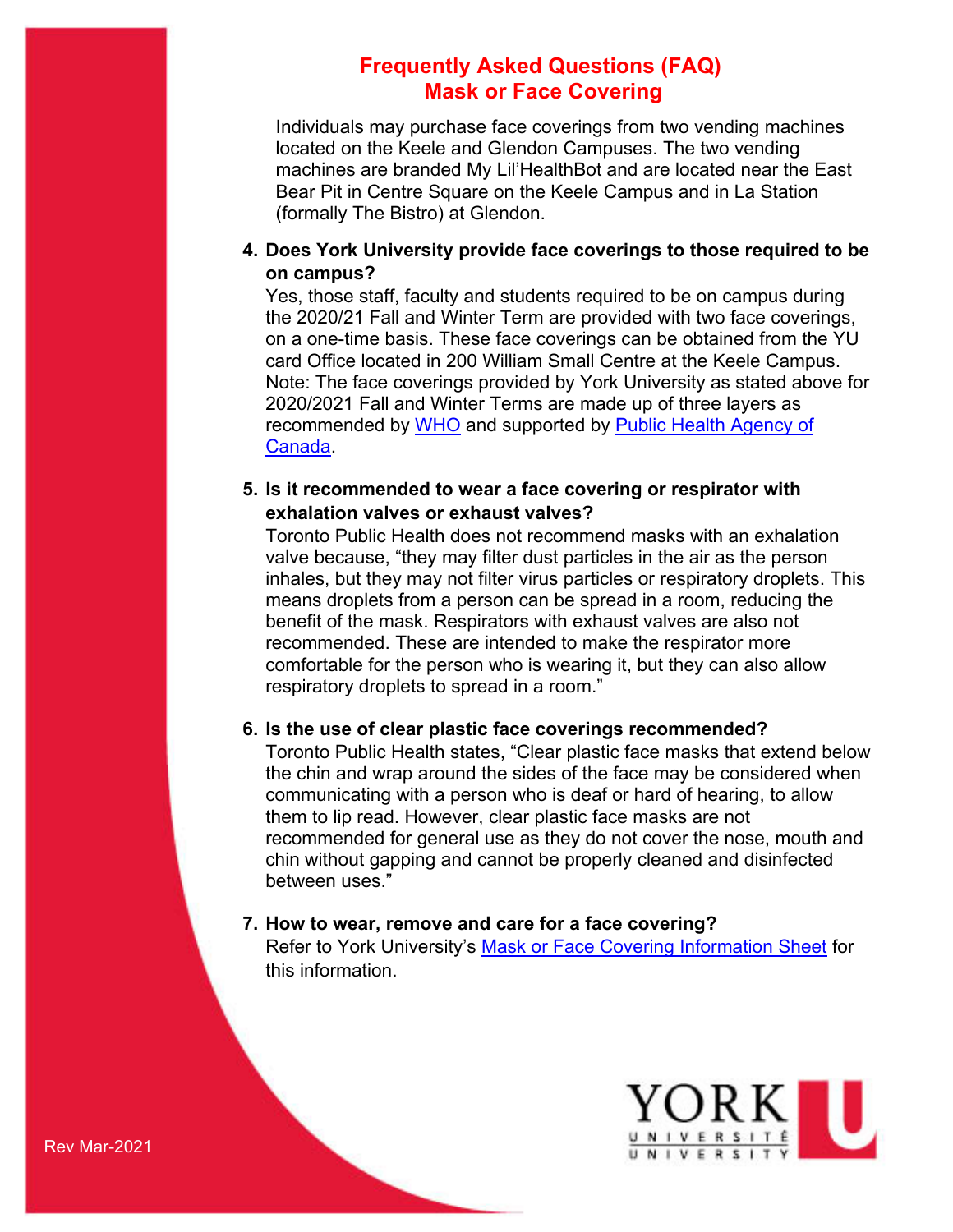### **8. Why wear a face covering?**

Wearing a face covering is another way of covering your mouth, nose and chin to prevent respiratory droplets from contaminating others or landing on surfaces. Wearing a face covering can reduce the chance of others coming into contact with your respiratory droplets. In addition, Toronto Public Health states, "there is evidence that cloth masks can reduce the spread of respiratory droplets into the air and landing on surfaces. Jurisdictions that have legislated mandatory masks have seen a decrease in new COVID-19 cases."

### **9. When to wear a mask or face covering?**

Anyone entering an indoor space on any York University property, including all campuses, work sites and satellite offices, **must wear a mask or face covering that covers their mouth, nose and chin completely**. If you are on campus, please continue to practice physical distancing and try to stay two meters apart from others. Masks are now required in indoor public spaces regardless of current physical distancing guidelines.

Please wear your mask or face covering when entering a building and for the entire duration of your stay, unless an exemption applies. Indoor spaces at York include, but are not limited to, classrooms, administrative buildings, offices, meeting rooms and common areas in all residences, washrooms, hallways and elevators.

# **10.Do I need to wear a mask or face covering when outdoors?**

Yes:

- if it is not possible to maintain 2 meters physical distancing from others.
- in outdoor spaces designated as learning spaces.

#### **11.Can a mask or face covering be temporarily removed?**

Face coverings may be temporarily removed while in an indoor area in the following circumstances:

- to receive services that require the removal of their mask or face covering,
- to engage in an athletic or fitness activity,
- while consuming food or drink in designated areas or as needed to take medication,
- as may be necessary for the purposes of health and safety.

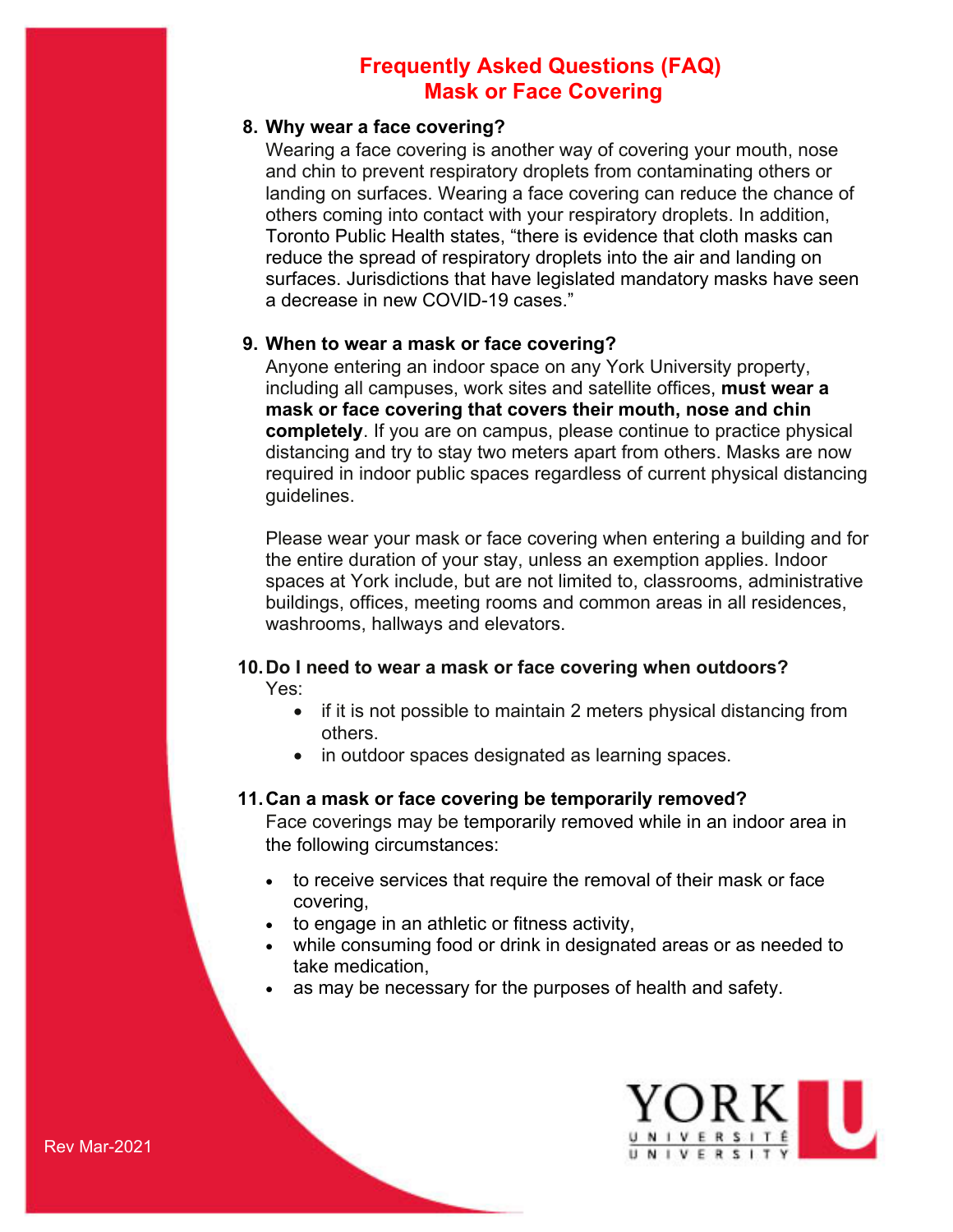## **12.Who is exempt from wearing a face covering at the University?**

- children under two years of age;
- persons performing or rehearsing in a film or television production or in a concert, artistic event, theatrical performance or other performance as approved by the university;
- persons with an underlying medical condition which inhibits their ability to wear a mask or face covering;
- persons who are unable to place or remove a mask or face covering without assistance;
- persons who are being accommodated under the Accessibility for Ontarians with Disabilities Act, 2005, require accommodation in accordance with the Ontario Human Rights Code that precludes the wearing of a mask or face covering;
- York University departments and faculties may have specific practices which fall under provincial guidelines and/or operational requirements. For any questions, please contact [hsewb@yorku.ca.](mailto:hsewb@yorku.ca)
- **13.Do I need to wear a mask or face covering as a professor or instructor when I am teaching?**

Yes, masks or face coverings should be worn in all indoor shared spaces and wherever 2 meters physical distancing cannot be maintained, unless an exemption applies.

## **14.If I am in a private office or other secured space alone, do I need to wear a mask or face covering?**

As the scientific community continues to learn more and more about the mode of transmission of COVID-19, the University encourages a precautionary approach, which includes the wearing of masks or face coverings in all indoor areas. When individuals are alone in a secured space such as a private office, the mask or face covering can be temporarily removed when the door is closed.

## **15.As a student do I need to wear a mask or face covering in a classroom?**

Yes, students are required to wear a mask or face covering in any indoor spaces including classroom, unless an exemption applies.

## **16.What if I cannot wear a face covering?**

York University community members are not required to provide proof of any of the exemptions identified above. Community members are requested to exercise discretion and patience should they observe a

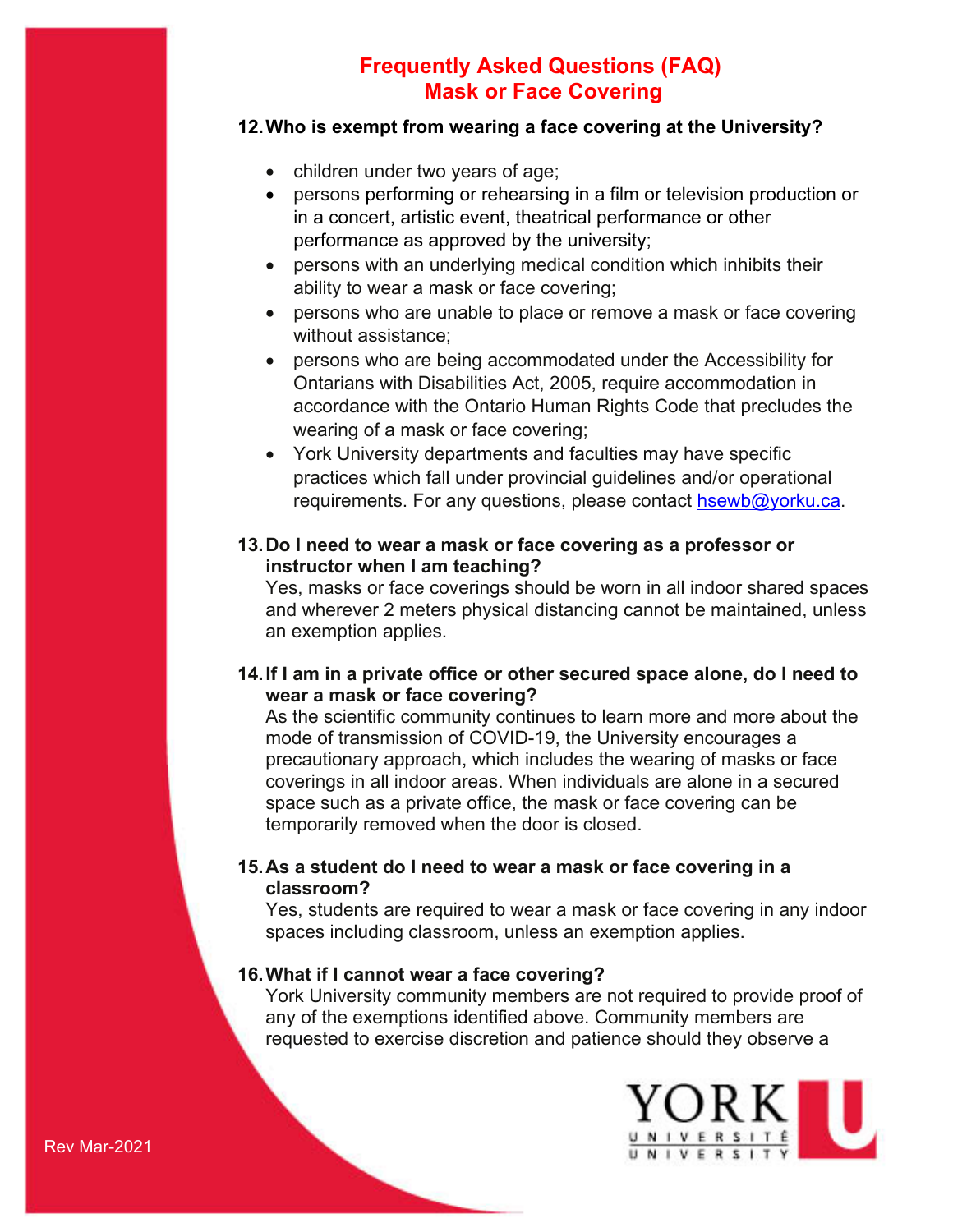fellow community member not wearing a face covering. In these cases, please reach out to your associate dean, supervisor or manager who can help address or direct your concerns. Student may reach out to [OSCR@yorku.ca.](mailto:OSCR@yorku.ca)

### **17.Can I wear a face shield instead of a face covering?**

Toronto Public Health states the following:

A face shield is not an alternative to a face covering. The Centers for Disease Control (CDC) has stated that they "do not recommend use of face shields as a substitute for cloth face coverings. It is not known if face shields protect others from the spray of respiratory particles. The CDC does not recommend use of face shields for normal everyday activities or as a substitute for cloth face coverings."

If you have a medical condition, disability or impairment that affects your ability to wear a face covering and need accommodation (e.g., a clear face shield, other accommodations, etc.), please contact:

- Staff and faculty Health, Safety and Employee Well Being at their confidential email address: [ewb@yorku.ca](mailto:ewb@yorku.ca) and notify your manager or associate dean. **You are not required to disclose your specific medical condition to your supervisor or manager.**
- Students Send an email to  $OSCR@yorku.ca.$  One of their personnel will connect with you.

## **18.What should I do if one of my colleagues or classmates is not wearing a mask or face covering?**

York University community members are not required to provide proof of any of the exemptions identified above. Community members may require accommodation for medical condition or disability or fall under other exemptions which preclude them from wearing a mask or face covering. We ask that Community members exercise discretion and patience should they observe a fellow community member not wearing a mask or face covering. In these cases, please reach out to your associate dean, supervisor or manager who can help address or direct your concerns.

Associate Deans, Supervisors or Manager may always reach out to their area Health and Safety Officer and/or Health and Safety Advisors from Health, Safety and Well-Being unit as needed. Students may reach out to [OSCR@yorku.ca.](mailto:OSCR@yorku.ca)